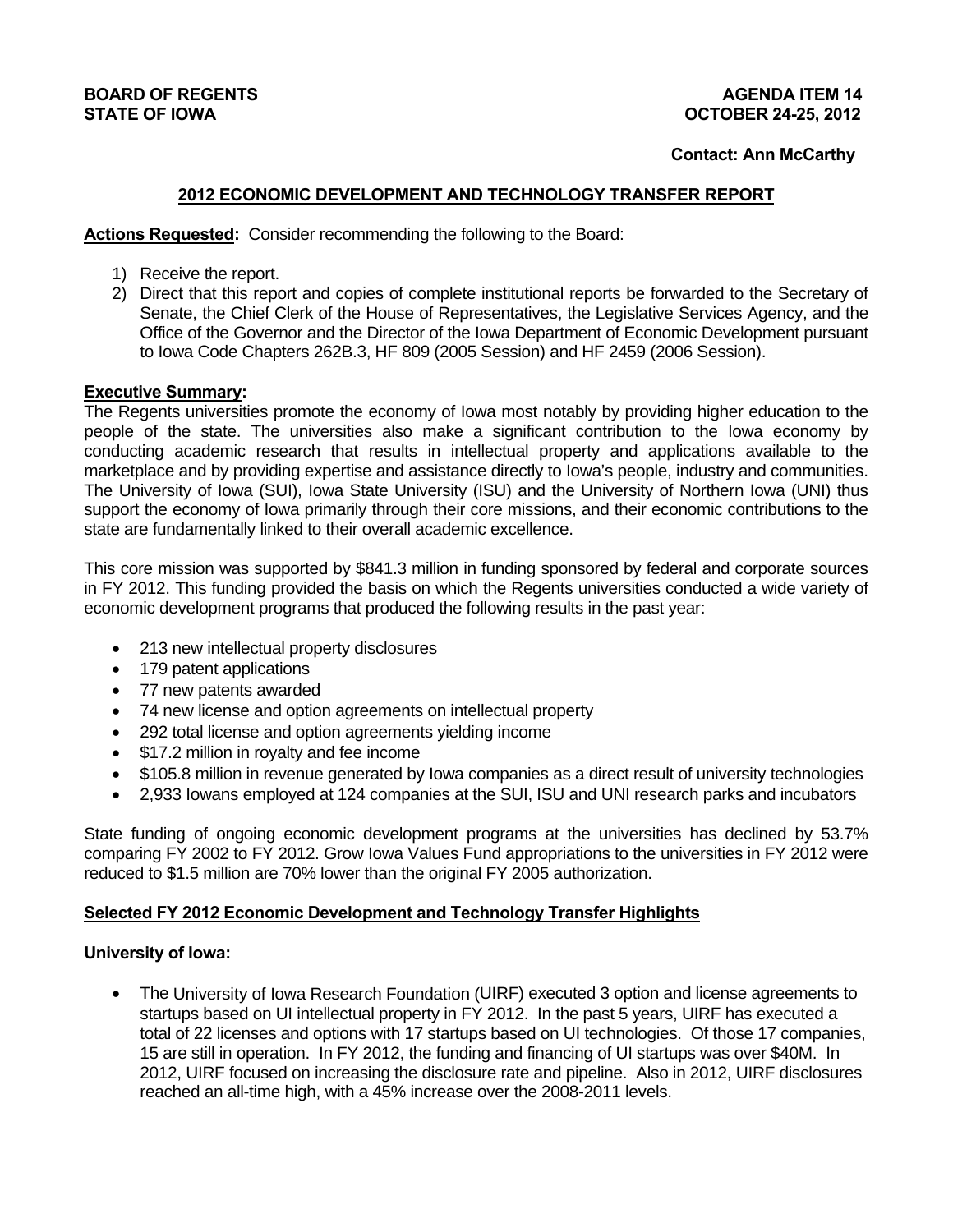- The Iowa Medical Innovation Group (IMIG) is a unique student-led program that focuses on identification of solutions to clinical problems through collaborations in the Colleges of Medicine, Engineering, Business and Law. Students work on creating medical devices and/or Health IT solutions with the assistance of staff from JPEC and the UIRF. To date, over 40 interesting technologies have been identified and reviewed and 2 are currently moving forward in advanced phases of development in anticipation of forming startup companies. This program, now in only its 3rd year, has attracted more than 74 students who meet weekly with faculty, staff and external business mentors.
- The UI Research Park (UIRP) companies and affiliated labs report 1,812 employees living in 169 communities in 50 Iowa counties, a regional labor shed covering almost one-half of the state. Average individual salary of \$62,000 which translates into an annual payroll of nearly \$112 million, resulting in an estimated \$7.0 million in state income taxes in 2012.
- BioVentures Center at the Research Park currently has 11 resident companies, who employ 75 people, and have leased 11 of the 20 laboratories in this facility to startup companies. The eleven companies occupy 11 laboratories and 23 offices in BVC, accounting for 74% of leasable space.

## **Iowa State University:**

- The ISU Research Park continues to be successful in initiating as well as nurturing numerous new businesses. Eight new companies and affiliates joined the Park in FY 2012, bringing the historical total to 218 companies, research centers, and affiliates. Currently, there are 76 companies, research centers, and affiliates located in the Park, employing 1,200 people.
- Companies receiving technical assistance from ISU's Institute for Physical Research and Technology reported that the estimated impact of projects conducted over the last 3 years is \$9.9 million per year. Companies also estimated over 18 jobs were created or retained each year from 2005-2011.
- In FY 2012, 1,372 businesses from 97 counties in the state received assistance on projects or attended educational workshops from ISU Extension and Outreach's Center for Industrial Research and Service staff or partners. Companies responding to surveys reported \$46 million in new investments, \$16 million in costs saved or avoided, and \$352 million in sales gained or retained. Company executives stated that 5,667 jobs were added or retained as a result of the assistance they received from CIRAS and partners.
- The Small Business Development Center (SBDC) provided business assistance to companies, involving 2,695 clients and 11,259 counseling hours. They also conducted 232 training workshops in which 3,727 individuals participated.

#### **University of Northern Iowa:**

- UNI provided service in all 99 counties to nearly 885 unique business, community and local government clients; another 10,900 individuals were engaged in the MyEntre.Net entrepreneurial support system.
- UNI involved 202 faculty members and more than 2,400 students in the delivery of these services.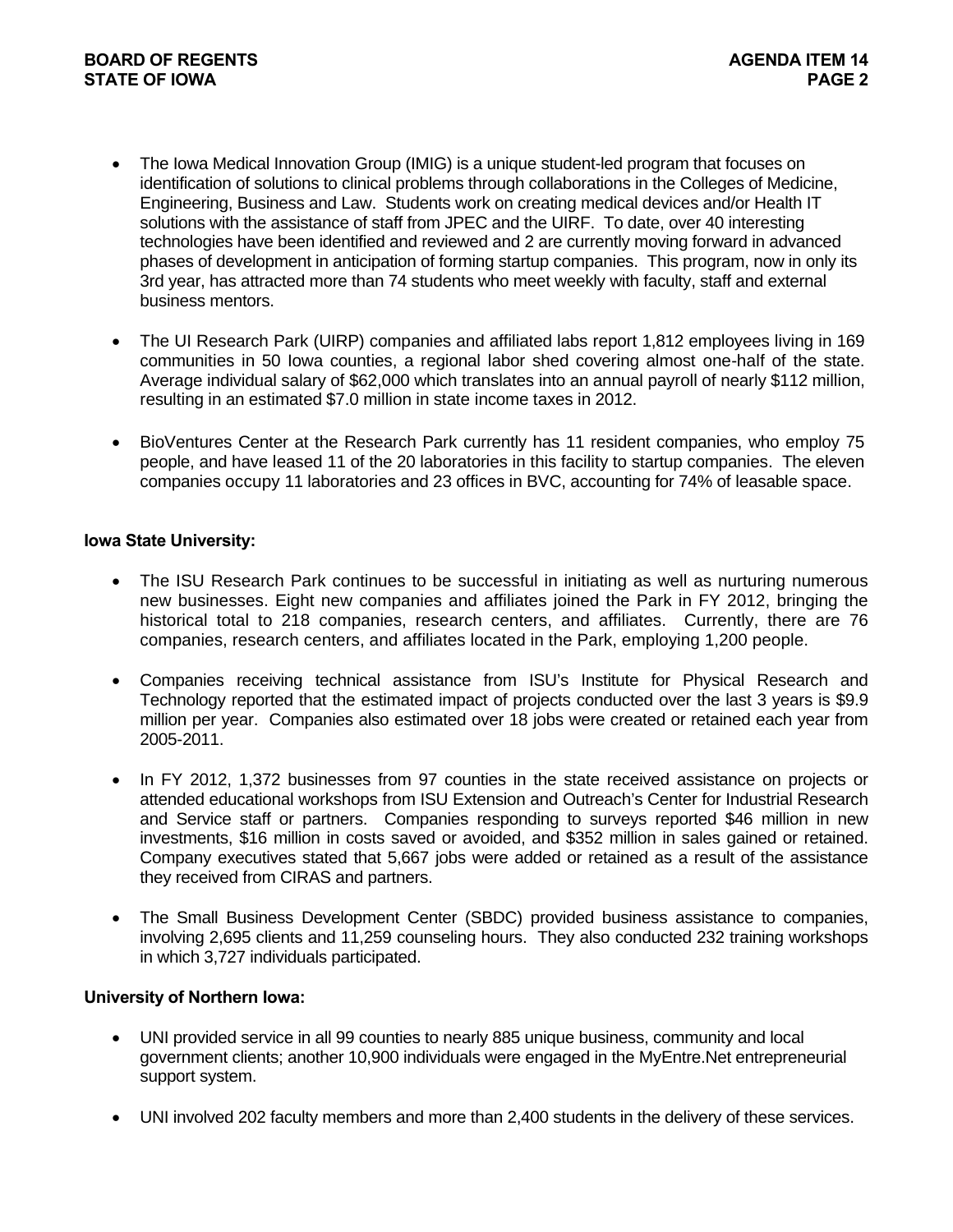- UNI's three incubator/accelerators programs and MyEntre.Net helped start or expand 266 business ventures creating 481 FTE jobs.
- 22 student businesses were tenants in the John Pappajohn Entrepreneurial Center's Student Business Incubator and 41 additional student entrepreneurs were assisted by the affiliate program.

#### **Engagement**

Many organizational units at the Regents universities are engaged with Iowa's people, industry and communities for the promotion of the state's economic development. Key economic development efforts include: research, intellectual property development and technology transfer, business incubation and acceleration, direct technical assistance to local and regional economic development groups, technical assistance and counseling to businesses, market research for Iowa companies and attracting and retaining businesses in the state. These activities are also highly coordinated with the economic development efforts of the Governor, the Iowa General Assembly and state agencies including the Iowa Department of Economic Development.

#### **State Funding for Economic Development and Technology Transfer**

State funding in FY2012 was provided in two primary economic development program areas:

#### 1. Ongoing Economic Development and Technology Transfer Programs: FY 2012 \$3.21 million

In FY 2012, the state provided \$3.21 million for several ongoing programs which include the research parks at SUI and ISU, the Institute for Physical Research and Technology, the Small Business Development Centers, the Institute for Decision Making, the Metal Casting Center and the Center for Advanced Drug Development. For FY 2013, state support for these programs remained level funded at \$3.21 million Total state support for these programs now stands at \$3.21 million for FY 2013. This is a decline of 53.7% below the \$7.63 million provided in FY 2002.

#### 2. Grow Iowa Values Fund (GIVF): FY 2012 \$1.5 million

In FY 2005, the General Assembly authorized a ten-year annual appropriation of \$5 million under the GIVF to the Regents universities for purposes of supporting the human and physical infrastructure needed to effectively develop and transfer technology discoveries and to fund development projects involving existing companies and start ups.

Many of the GIVF-funded projects involve multi-year research and development efforts with private companies. A number of projects funded in earlier years are now being completed and are demonstrating a significant impact on job and wealth creation.

For FY 2012 the General Assembly approved \$1.5 million in GIVF funding, of which \$1.44 million was allocated for the three universities and \$60,000 was allocated for projects submitted by Iowa's independent colleges and universities. The FY 2013 GIVF appropriation was increased to \$3 million and renamed the Regents' Innovation Fund. The Board of Regents approved the universities' FY 2013 Regents Innovations Fund proposals at the August 2012 Board meeting. The universities and companies involved in GIVF projects have identified matching funds for the projects.

Examples of projects included:

• IDx was provided GIVF proof of concept funding in 2007 by the University of Iowa. IDx is a medical instrument and software company that provides computerized automated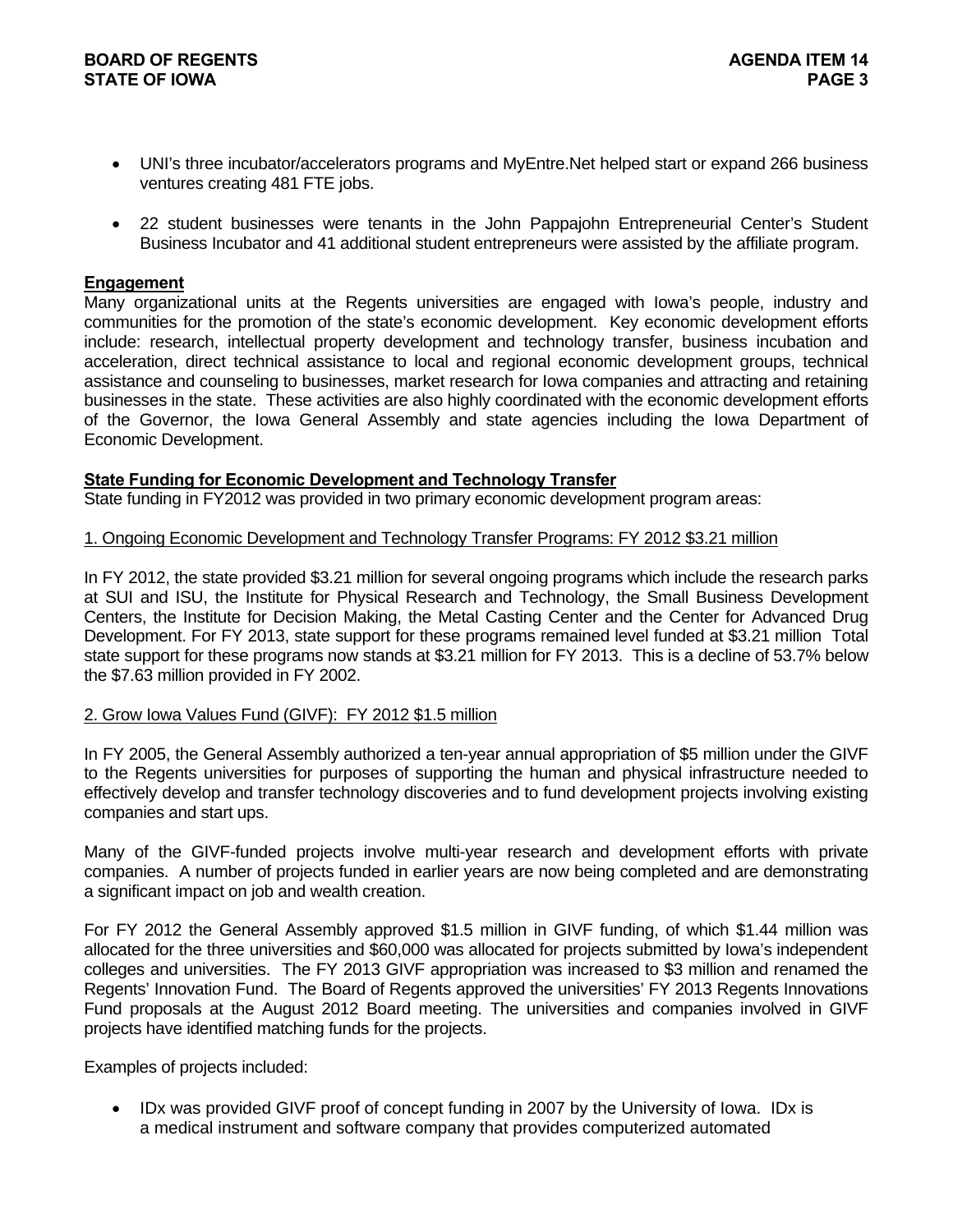detection of diabetic retinopathy, risks of cardiovascular disease, and infections. IDx has seven patented algorithms (3 granted and 4 pending) that read digital photos of the retina within seconds. These algorithms have been found to be as good as or better than retinal experts. The results have been published widely in peer-reviewed top Ophthalmology journals. In summary, IDx has licensed patented computer reading algorithms that can detect diabetic retinopathy, hypertensive retinopathy and arteriole-venous ratios. These algorithms have been proven in clinical trials of thousands of patients and the results have been published. IDx has almost completed development on a low cost camera which is easy to use to get high quality retinal images. IDx will market the retinal imaging technology to primary care physicians, "minute clinics" and specialists worldwide. The analysis of the retinal images will provide health care providers with important information concerning the best treatment of their patients at a low cost.

- Iowa State professor Hui Hu is collaborating with Goodrich Engine Components Division (GECD) to develop advanced flow diagnostics to quantify the characteristics of spray flows and to elucidate underlying physics of the important processes, such as the breakup of liquid jets and sheets, atomization and evaporation of fuel droplets, and air/fuel mixing in order to assist GECD in developing next generation fuel nozzles for maximized energy efficiency while minimizing pollutant emissions, and maintaining the operability requirements. An advanced multi-functional spray flow diagnostic system, which is composed of high-energy laser system, high-speed imaging system and associated the optics and optic-mechanic devices, has already been developed as a result of this GIVF project. A comprehensive experimental study has been conducted to characterize a fuel injector/atomizer nozzle provided by GECD to assist GECD to develop next generation fuel nozzles/injectors.
- UNI in partnership with the Iowa Partnerships for Economic Progress (IPEP), Regents universities, community colleges, utilities, Professional Developers of Iowa (PDI) and the Iowa Department of Education, IDM strengthened the Business Expansion & Strategic Trends (BEST) of Iowa program. BEST of Iowa supports local economic development organizations in implementing or increasing the effectiveness of their business retention and expansion efforts. BEST initiatives include enhancing statewide coordination of existing industry programs and implementation of the Synchronist Business Information System® at the regional level. Specifically, this project assisted with improving data collection and input at state and regional levels as well as developing a coordinated response to technology transfer issues on behalf of the Regents universities.

#### Private College Grant Program

Of the \$1.5 million in FY 2012 GIVF funding, \$60,000 was awarded by the Board of Regents to two independent universities and colleges for economic development and technology transfer projects.

- Grand View University received \$50,000 to seek the synthesis of novel oligosaccharide-4 phosphate derivatives which will provide a better understanding of substrate inhibition for glycogen degradation in phosphorylases. It is anticipated that the outcomes of this research will make a substantive contribution to the design of active site inhibitors of phosphorylase *b*. This will lead to a better understanding of how to design inhibitors to control glycogen degradation and new treatments for diabetes.
- Central College received \$10,000 for a Prairies for Agriculture Project. The goal of the project is to reconstruct an endangered ecosystem in a manner that provides economic opportunities for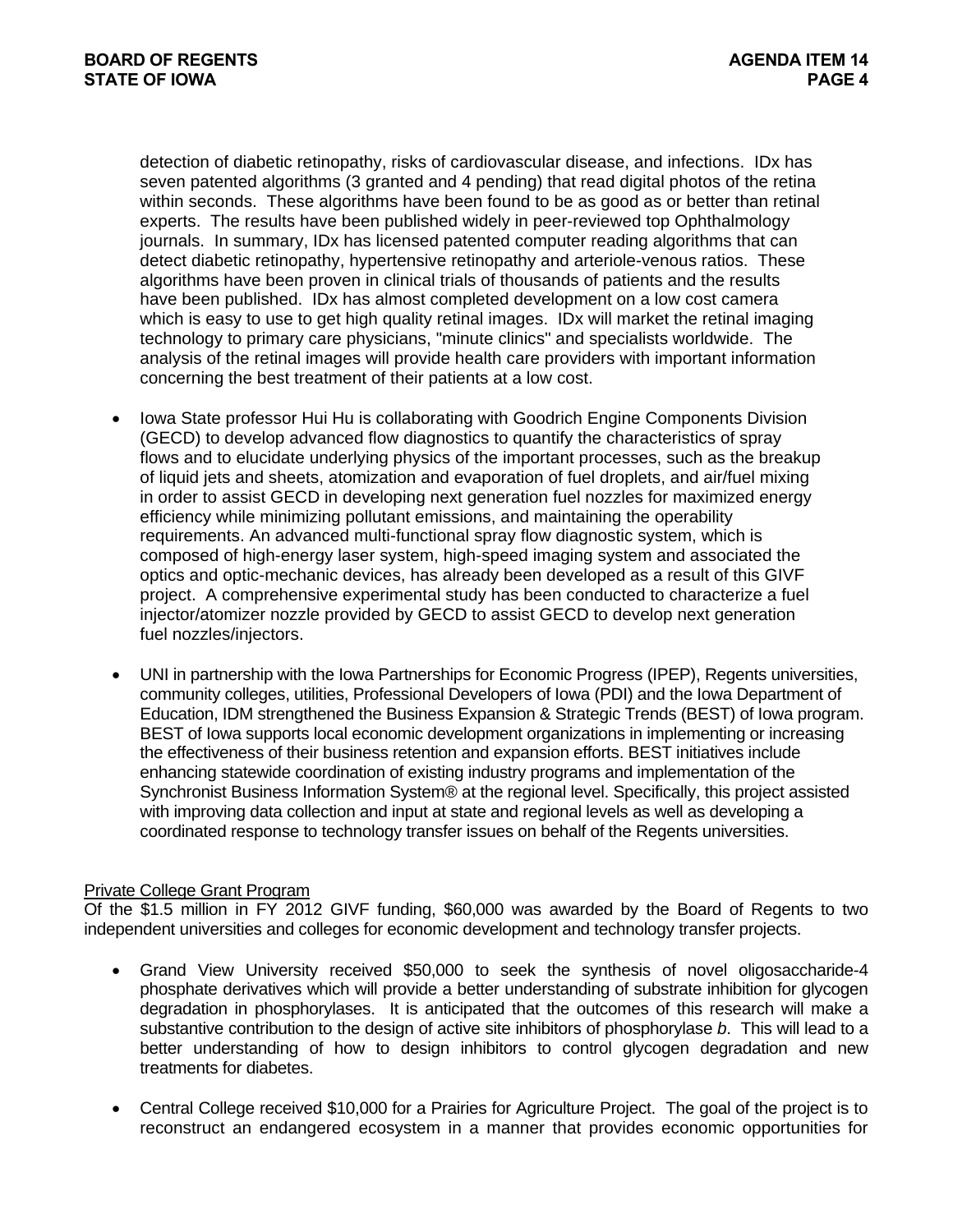farmers, ranchers, and other members of the public. The research team will examine and demonstrate the benefits of restoring prairie ecosystems within the agricultural landscape by planting over 375 plots with different combinations of prairie plants. The broad goal of the research is to determine which specific mixes of plants provide the most biomass for fuel/forage production while simultaneously producing the most agricultural and environmental benefits. The research site will also be used for demonstration purposes to educate agricultural producers, business people, government officials and the public on the potential of prairies.

#### **Full Reports Available**

The full annual reports from the universities are available at the Board of Regents website and will be provided to the General Assembly, the Governor's Office, the Legislative Services Agency and the Iowa Department of Economic Development.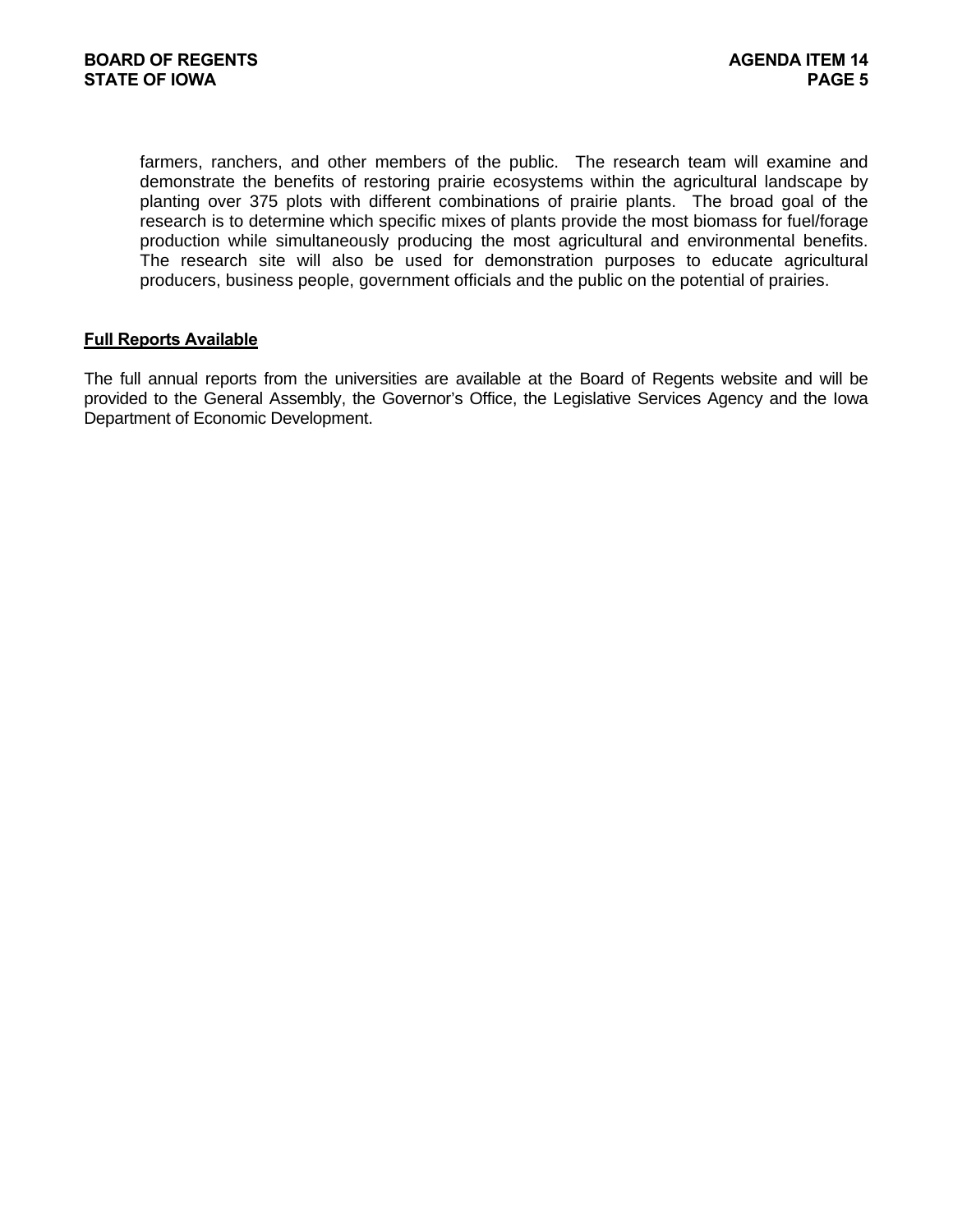# **BOARD OF REGENTS STATE OF IOWA**

|                                                                                                                    | FY 2010         |                   |                  |                          | FY 2011         |                   |                  |                          | FY 2012          |                  |                  |                         |
|--------------------------------------------------------------------------------------------------------------------|-----------------|-------------------|------------------|--------------------------|-----------------|-------------------|------------------|--------------------------|------------------|------------------|------------------|-------------------------|
| <b>Indicators</b>                                                                                                  | <b>ISU</b>      | <b>SUI</b>        | <b>UNI</b>       | Regents<br><b>Totals</b> | <b>ISU</b>      | <b>SUI</b>        | <b>UNI</b>       | Regents<br><b>Totals</b> | <b>ISU</b>       | <b>SUI</b>       | <b>UNI</b>       | Regents<br><b>Total</b> |
| 1. Number of disclosures of intellectual<br>property                                                               | 111             | 70                | 8                | 189                      | 106             | 68                | 8                | 182                      | 102              | 102              | 9                | 213                     |
| 2. Number of patent applications filed                                                                             | 26              | 107               | 8                | 141                      | 47              | 90                | 5                | 169                      | 56               | 116              | $\overline{ }$   | 179                     |
| 3. Number of patents awarded                                                                                       | 29              | 97                | 3                | 129                      | 25              | 43                | 3                | 75                       | 16               | 59               | $\overline{2}$   | 77                      |
| option<br>4. Number of<br>and<br>license<br>agreements executed on institutional<br>intellectual property in total | 97              | 21                | 3                | 121                      | 49              | 24                | $\overline{2}$   | 75                       | 50               | 21               | 3                | 74                      |
| option<br>5. Number of<br>license<br>and<br>agreements executed on institutional<br>intellectual property in lowa  | 32              | 6                 | $\overline{2}$   | 41                       | 19              | 5                 |                  | 25                       | 19               | $\overline{7}$   | 3                | 29                      |
| option<br>6. Number of<br>license<br>and<br>agreements yielding income                                             | 260             | 129               | 11               | 400                      | 217             | 94                | 11               | 322                      | 188              | 94               | 10               | 292                     |
| 7. Revenue to lowa companies as a result<br>of licensed technology <sup>1</sup>                                    | \$58<br>million | \$2.03<br>million | \$2.7<br>million | \$62.7<br>million        | \$86<br>million | \$1.99<br>million | \$2.4<br>million | \$90.4<br>million        | \$101<br>million | \$2.2<br>million | \$2.6<br>million | \$105.8<br>million      |
| 8. Number of startup companies formed, in<br>total (through licensing activities)                                  |                 | 3                 |                  | $3^*$                    | $\overline{2}$  | 3                 |                  | 5                        |                  | $\overline{2}$   |                  | $\overline{2}$          |
| 9. Number of startup companies formed, in<br>lowa (through licensing activities)                                   |                 | $\overline{3}$    |                  | $3^*$                    | $\overline{2}$  | 3                 |                  | 5                        |                  | $\overline{2}$   |                  | $\overline{2}$          |
| 10. Number of start up companies formed<br>through UNI MyEntrenet/Incubator                                        |                 |                   | 72               | $72*$                    |                 |                   | 61               | 61                       |                  |                  | 73               | 73                      |
| 11. Number of companies in research park/<br>incubators                                                            | 59              | 46                | 30               | 135                      | 57              | 41                | 23               | 121                      | 59               | 41               | 24               | 124                     |

**\***correctednumbers